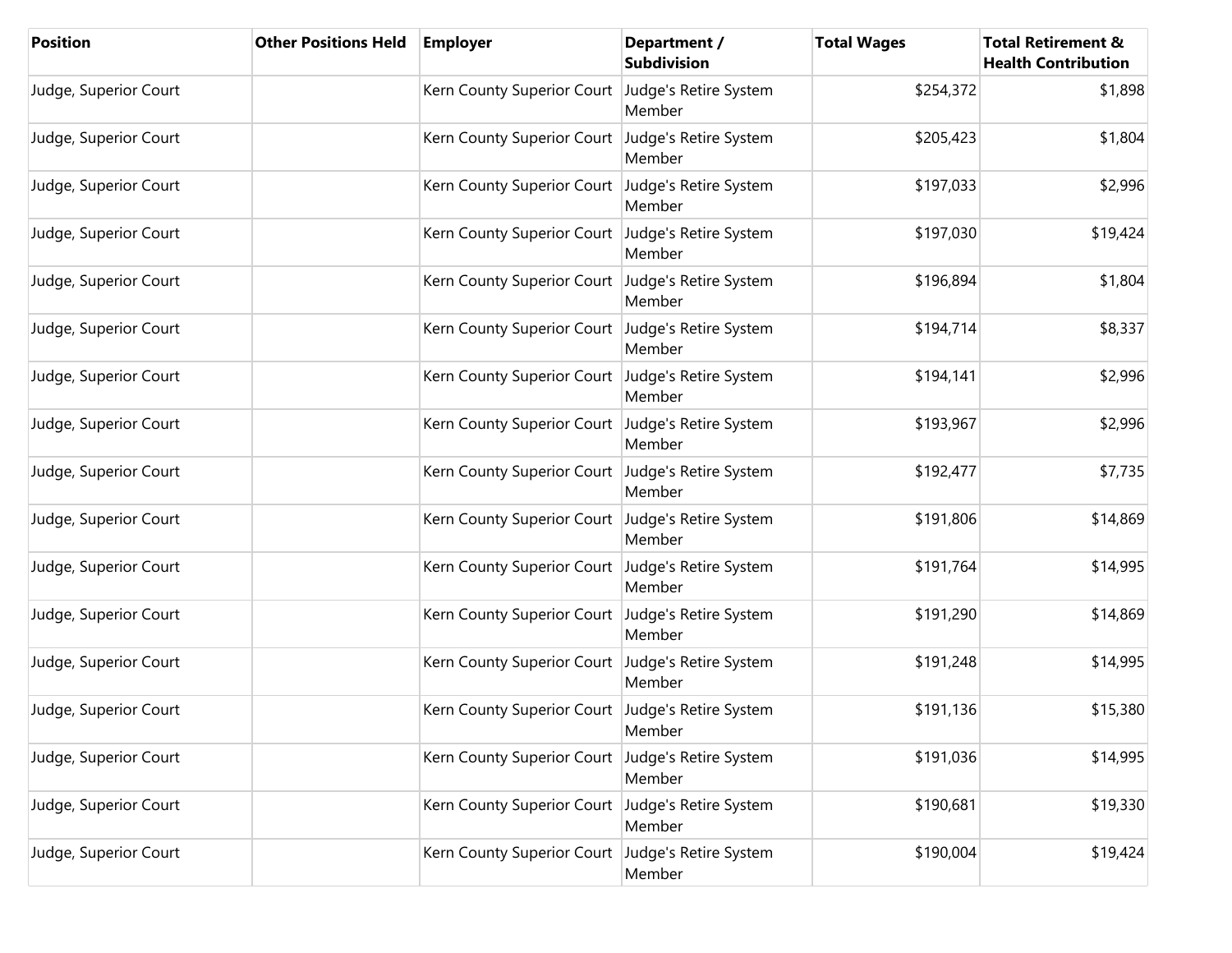| Judge, Superior Court | Kern County Superior Court   Judge's Retire System | Member                          | \$189,886 | \$19,424 |
|-----------------------|----------------------------------------------------|---------------------------------|-----------|----------|
| Judge, Superior Court | Kern County Superior Court Judge's Retire System   | Member                          | \$189,830 | \$19,424 |
| Judge, Superior Court | Kern County Superior Court   Judge's Retire System | Member                          | \$189,830 | \$19,424 |
| Judge, Superior Court | Kern County Superior Court Judge's Retire System   | Member                          | \$189,830 | \$19,424 |
| Judge, Superior Court | Kern County Superior Court Judge's Retire System   | Member                          | \$189,830 | \$19,424 |
| Judge, Superior Court | Kern County Superior Court Judge's Retire System   | Member                          | \$189,488 | \$19,424 |
| Judge, Superior Court | Kern County Superior Court   Judge's Retire System | Member                          | \$188,984 | \$14,995 |
| Judge, Superior Court | Kern County Superior Court Judge's Retire System   | Member                          | \$188,486 | \$14,995 |
| Judge, Superior Court | Kern County Superior Court Judge's Retire System   | Member                          | \$187,945 | \$19,424 |
| Judge, Superior Court | Kern County Superior Court Judge's Retire System   | Member                          | \$187,945 | \$19,424 |
| Judge, Superior Court | Kern County Superior Court Judge's Retire System   | Member                          | \$187,337 | \$19,424 |
| Judge, Superior Court | Kern County Superior Court Judge's Retire System   | Member                          | \$187,196 | \$18,686 |
| Judge, Superior Court | Kern County Superior Court Judge's Retire System   | Member                          | \$187,162 | \$19,424 |
| Judge, Superior Court | Kern County Superior Court Judge's Retire System   | Member                          | \$186,725 | \$19,330 |
| Judge, Superior Court | Kern County Superior Court Judge's Retire System   | Member                          | \$179,981 | \$2,522  |
| Judge, Superior Court | Kern County Superior Court                         | Judge's Retire System<br>Member | \$174,224 | \$17,709 |
| Judge, Superior Court | Kern County Superior Court                         | Judge's Retire System<br>Member | \$171,761 | \$17,709 |
| Judge, Superior Court | Kern County Superior Court                         | Judge's Retire System<br>Member | \$166,548 | \$13,746 |